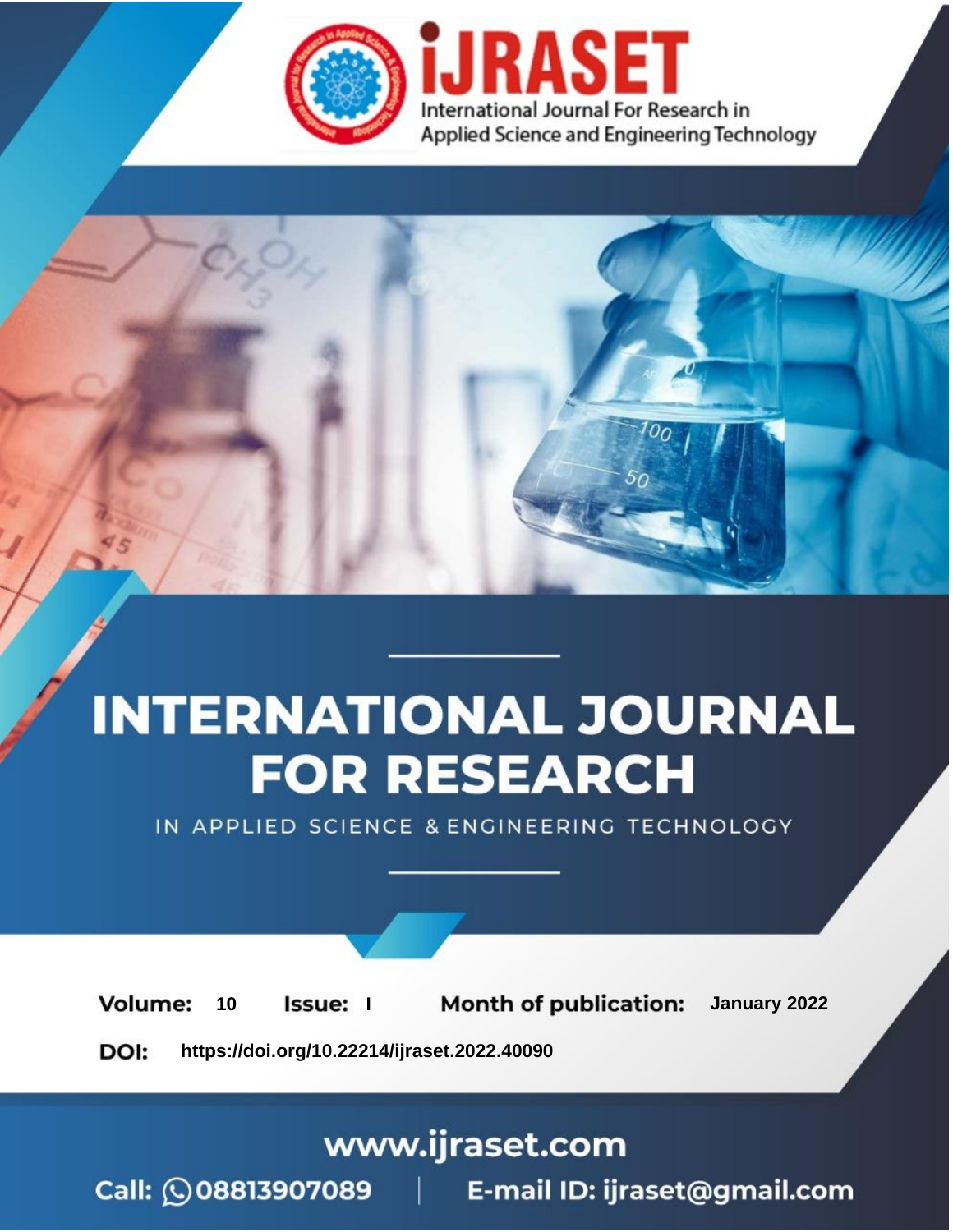

International Journal for Research in Applied Science & Engineering Technology (IJRASET**)**

 *ISSN: 2321-9653; IC Value: 45.98; SJ Impact Factor: 7.538 Volume 10 Issue I Jan 2022- Available at www.ijraset.com*

### **Diabetes Prediction using BMI**

Pushkar.V. Nerpagar<sup>1</sup>, Prof. Vijaykumar Bhanuse<sup>2</sup> *<sup>1</sup>Vishwakarma institute of technology*

*Abstract: Technology interface with the health industry has revolutionised the industry in massive amount the surgeries that took large amount of time are now reduced to few minutes of work due to advancement in machinery same war the frontline process of the health is OPD is as important as it may look so diabetes is one of the rapid spreading human problem due to busy life format so this module work on preliminary basis*

#### **I. INTRODUCTION**

Diabetes is not new to the human world and the are various test to predict the chances of getting it but using our simple test that can be measured at home using simple machines(sugar level indicator ,weight machine) these are some basic foods that we eat, specifically carbohydrate foods. Carbohydrate foods provide our body with its main energy source everybody, even those people with diabetes, needs carbohydrate. Carbohydrate foods include bread, cereal, pasta, rice, fruit, dairy products and vegetables (especially starchy vegetables). When we eat these foods, the body breaks them down into. Glucose. The glucose moves around the body in the bloodstream. Some of the glucose is taken to our brain to help us think clearly and function. The remainder of the glucose is taken to the cells of our body for energy and also to our liver, where it is stored as energy that is used later by the body. In order for the body to use glucose for energy, insulin is required. Insulin is a hormone that is produced by the beta cells in the pancreas. Insulin works like a key to a door. Insulin attaches itself to doors on the cell, opening the door to allow glucose to move from the blood stream, through the door, and into the cell. If the pancreas is not able to produce enough insulin (insulin deficiency) or if the body cannot use the insulin it produces (insulin resistance), glucose builds up in the bloodstream (hyperglycaemia) and diabetes develops. Diabetes Mellitus means high levels of sugar (glucose) in the blood stream and in the urine.

- *A. Symptoms of Diabetes*
- *1)* Frequent Urination
- *2)* Increased thirst
- *3)* Tired/Sleepiness
- *4)* Weight loss
- *5)* Blurred visio
- *6)* Mood swings
- *7)* Confusion and difficulty concentrating
- *8)* Frequent infections

#### **II. LITERATURE REVIEW**

Uses the classification on diverse types of datasets that can be accomplished to decide if a person is diabetic or not. The diabetic patient's data set is established by gathering data from hospital warehouse which contains two hundred instances with nine attributes. These instances of this dataset are referring to two groups i.e., blood tests and urine tests. In this study the implementation can be done by using regressor to classify the data and the data is assessed by means of 10-fold cross validation approach, as it performs very well on small datasets, and the outcomes are compared. The logistics reg. is used. It was concluded that logistics works best showing an accuracy of 60.2% among others.

finds and calculate the accuracy, sensitivity and specificity percentage of numerous classification methods and also tried to compare and analyse the results of several classification methods in sklearn, the study compares the performance of same classifiers when implemented on some other tools which includes logistics and collab using the same parameters (i.e., accuracy, sensitivity and specificity). They applied logistics and decisonalgorithms. The result shows that the module has 76% of accuracy with logistic regression

Considering the algorithm trained most important part its accuracy and how to increase the accuracy and make it more better and make it more efficiently checking the data shows it how clean the data and make it more null free and as the data becomes cleaner the accuracy of the algorithm also increases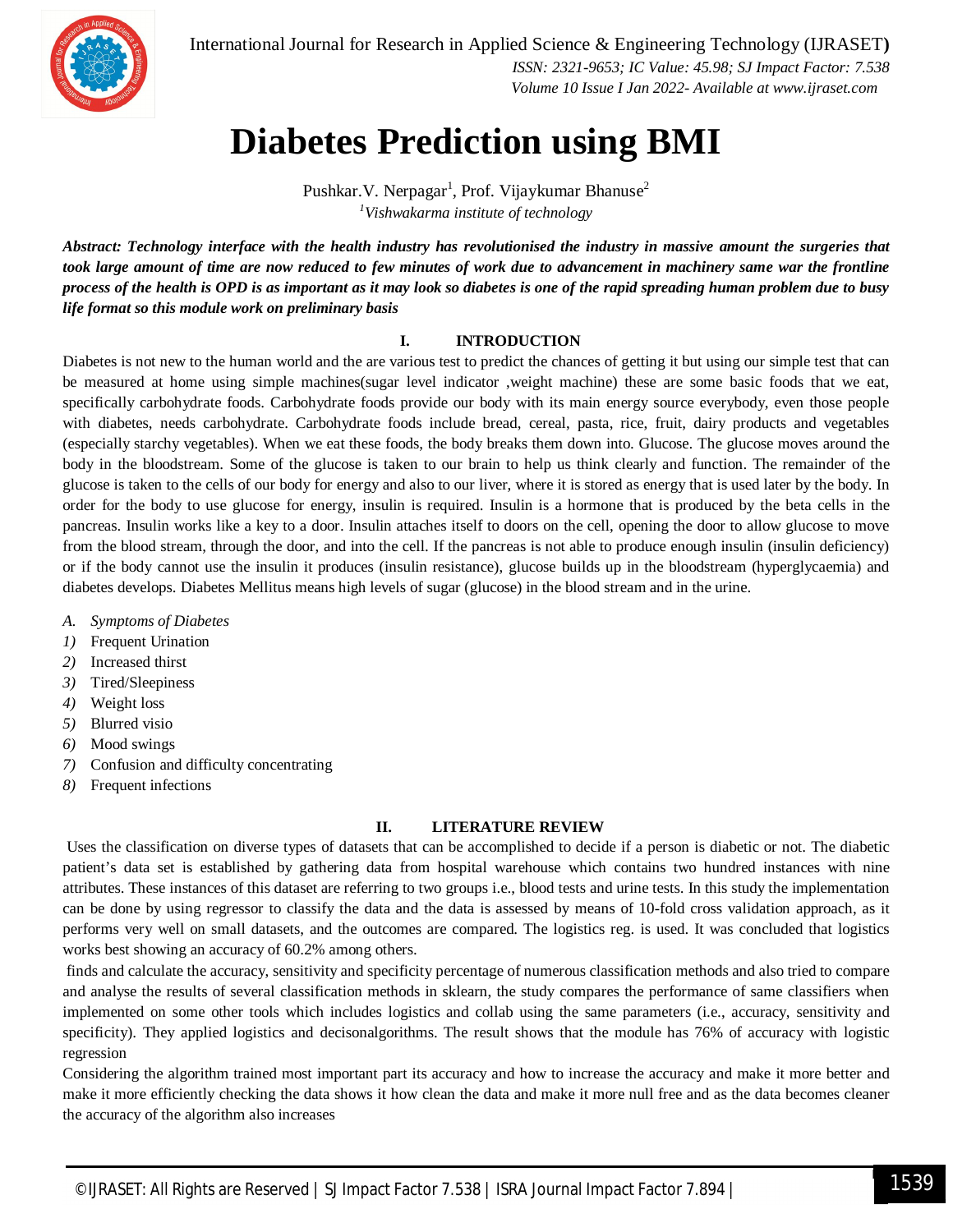

#### International Journal for Research in Applied Science & Engineering Technology (IJRASET**)**

 *ISSN: 2321-9653; IC Value: 45.98; SJ Impact Factor: 7.538 Volume 10 Issue I Jan 2022- Available at www.ijraset.com*

#### **III. METHADOLOGY**

Machine learning basically is like a mould it doesn't care about what you put in it just mould it's just trains whatever you put in it So, providing the clean data is the job of the data engineering after the data cleaning is done, we move to the programming part we initialise the library pandas and this library is basically used for getting or reading the data from the computer or whatever source we provide to it and data we provide for this project is of excel. After the data is received and read by the program now try to view the data and try to segmentize the data and sort the data for what our need of work from the data and segregate the data into two parts so the one part can be train with each other following is small representation of the data with its attributes:-

| A1             |                | ħ          | Pregnancies   |                       |          |         |                          |                           |                                      |            |
|----------------|----------------|------------|---------------|-----------------------|----------|---------|--------------------------|---------------------------|--------------------------------------|------------|
|                |                | B          | $\mathbb{C}$  | D                     | F        | F       | G                        | H                         |                                      |            |
|                | Pregnancies    | Glucose    | BloodPressure | SkinThickness Insulin |          | BMI     | DiabetesPedigreeFunction | Age                       | Outcome                              |            |
| $\overline{c}$ |                | 148        | 72            | 35                    | $\Omega$ | 33.6    | 0.627                    | 50                        |                                      |            |
| 3              |                | 85         | 66            | 29                    | ٥        | 26.6    | 0.351                    | 31                        |                                      |            |
| 4              | 8              | 183        | 64            | $\Omega$              | $\Omega$ | 23.3    | 0.672                    | 32                        |                                      |            |
| 5              |                | 89         | 66            | 23                    | 94       | 28.1    | 0.167                    | 21                        |                                      |            |
| 6              | $\circ$        | 137        | 40            | 35                    | 168      | 43.1    | 2.288                    | 33                        |                                      |            |
| $\overline{7}$ | 5              | 116        | 74            | $\Omega$              | ö        | 25.6    | 0.201                    | 30                        |                                      |            |
| 8              | 3              | 78         | 50            | 32                    | 88       | 31      | 0.248                    | 26                        |                                      |            |
| $\overline{9}$ | 10             | 115        | $\Omega$      | $\mathbf{0}$          | $\circ$  | 35.3    | 0.134                    | 29                        |                                      |            |
| 10             | $\overline{c}$ | 197        | 70            | 45                    | 543      | 30.5    | 0.158                    | 53                        |                                      |            |
| 11             | 8              | 125        | 96            | D                     | 0        | $\circ$ | 0.232                    | 54                        |                                      |            |
| 12             | 4              | 110        | 92            | O.                    | $\Omega$ | 37.6    | 0.191                    | 30                        | n                                    |            |
| 13             | 10             | 168        | 74            | n                     | o        | 38      | 0.537                    | 34                        |                                      |            |
| 14             | 10             | 139        | 80            | $\Omega$              | $\Omega$ | 27.1    | 1.441                    | 57                        |                                      |            |
| 15             |                | 189        | 60            | 23                    | 846      | 30.1    | 0.398                    | 59                        |                                      |            |
| 16             | 5              | 166        | 72            | 19                    | 175      | 25.8    | 0.587                    | 51                        |                                      |            |
| 17             | 7              | 100        | $\mathbf{0}$  | $\Omega$              | $\Omega$ | 30      | 0.484                    | 32                        |                                      |            |
| 18             | o              | 118        | 84            | 47                    | 230      | 45.8    | 0.551                    | 31                        |                                      |            |
| 19             |                | 107        | 74            | $\Omega$              | $\Omega$ | 29.6    | 0.254                    | 31                        |                                      |            |
| 4.16           | disbetes       | $\sqrt{2}$ |               |                       |          |         | $\overline{1}$           |                           |                                      |            |
|                |                |            |               | Ø                     |          |         | <b>CP</b>                | $\frac{10}{12}$<br>$\sim$ | $\Leftrightarrow$ $\infty$ in $\sim$ | 56.00 3333 |

For this algorithm we have used various library and as program is understand the variable and implementation of it but when an interface is made so the program can be understand to its constraints so this program uses 7 variable assign to each 7 attribute that we took in with the data and ask 7 simple question about the attribute which make algorithm more user friendly following is illustration of the question asked: -

|   | X E- Plagarion Chedier   1003; Tree > X CD (Nichters Diriguno - Colobronto - X CD Coleb Notebooks - Goode Drive X   +<br>O ITIWhatshee                                                                                                                                                                                                                                                                                                                                                                                            |  |  |
|---|-----------------------------------------------------------------------------------------------------------------------------------------------------------------------------------------------------------------------------------------------------------------------------------------------------------------------------------------------------------------------------------------------------------------------------------------------------------------------------------------------------------------------------------|--|--|
|   | ii calab.research.google.com/cive/1qRj0ny/6dMAMzNS4dmSj6qsiMJrWNISj<br>c                                                                                                                                                                                                                                                                                                                                                                                                                                                          |  |  |
|   |                                                                                                                                                                                                                                                                                                                                                                                                                                                                                                                                   |  |  |
|   | variable1=int(input("enter the no of pregnencies have concived by the patient"))<br>variable2=int(input("enter the glucose level in the body"))<br>variable3=int(input("what is the blood pressure of the patient"))<br>variable4=int(input("skin thickness of the patient"))<br>variable5=int(input("Insulin level in the body"))<br>variable6=int(input("what is the regulatory BMI of the body"))<br>variable7=int(input("Diabetespedigreefunction of the patient"))<br>variable8=int(input("what is the age of the patient")) |  |  |
| ⊪ | enter the no of pregnencies have concived by the patient6<br>enter the glucose level in the body148<br>what is the blood pressure of the patient 35<br>skin thickness of the patient 0<br>$T_{\text{meas}}$ $14n - 1$ and $1 + 4n$ the hadis?                                                                                                                                                                                                                                                                                     |  |  |
|   |                                                                                                                                                                                                                                                                                                                                                                                                                                                                                                                                   |  |  |

Whenever we create an deployable software for this algorithm this following will be easily asked question to get the real time data from the user and this increase the horoscope for the future use of the algorithm

Now initialise the sklearn library and import logistic regressor and fit the data and now just predict the data with provides data and initialise the variable and aske the data from the user and make the function actually working that's the end for the algorithm functioning

#### **IV. RESULT AND DISCUSSION**

For this algorithm the conclusion is user friendly interface and how this increases the future use spectrum for the project and also the successful of the logistic regression Following is the output of the algorithm when the patient is likely to have diabetes: -

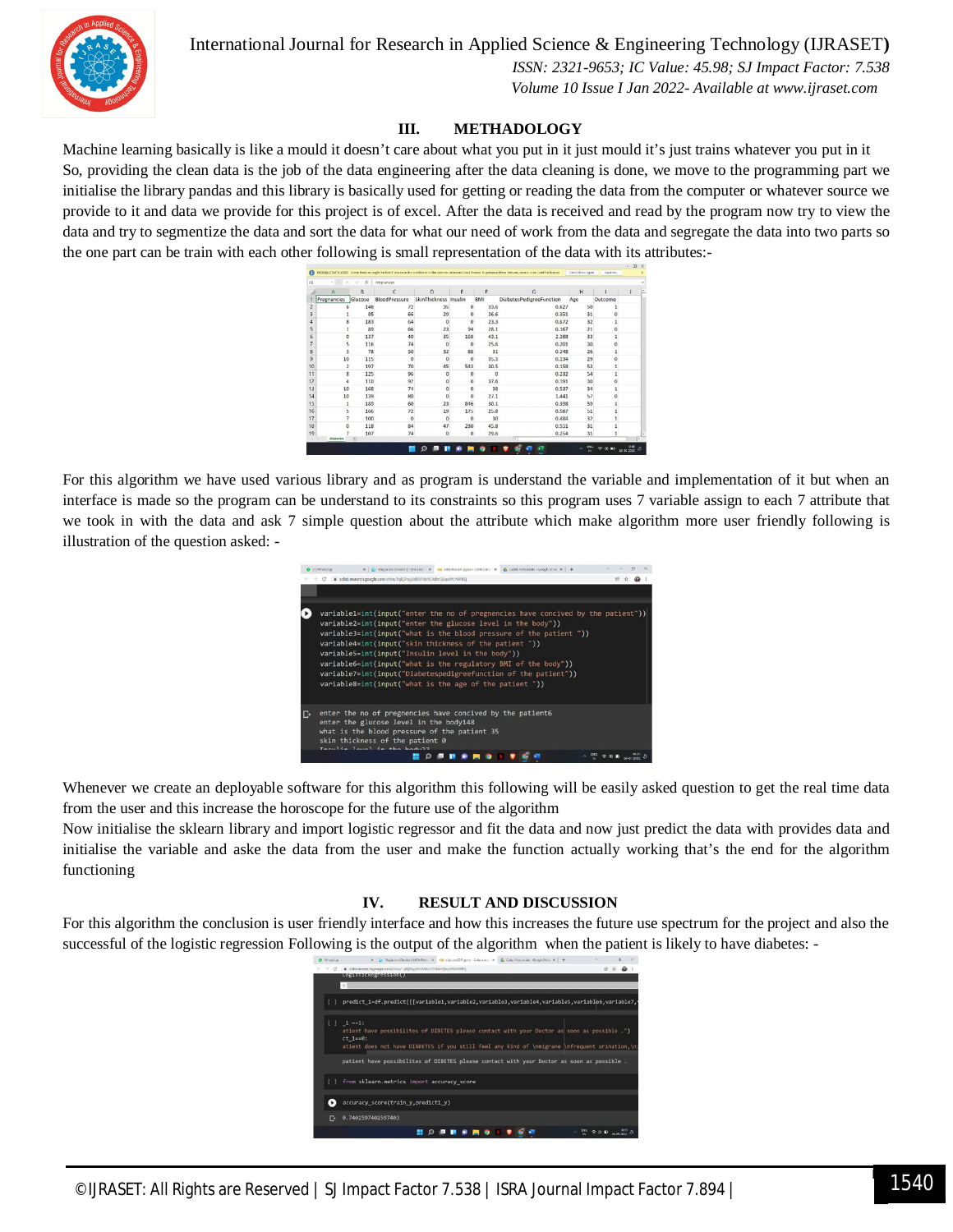

For patient with no possibilities of diabetes:-



In this way we can make this algorithm more interactive and make it more usable user point of view

#### **V. HELPFULL HINTS**

For making this programming programmer must have proper knowledge about python coding and should know about pandas and sklearn or basic machine learning algorithm notation and then we need data for training as for this algorithm we use the data provided for the diabetes

#### **VI. LIMITATION**

This is basic algorithm and the user info getting from the is programmer based for real time data is given by programmer and this algorithm will get its real use when used by a real life user or person suffering from this consequences

#### **VII. CONCLUSION AND FUTURE WORK**

One of the important real-world medical problems is the detection of diabetes at its early stage. In this study, systematic efforts are made in designing a system which results in the prediction of diabetes. During this work, five machine learning classification algorithms are studied and evaluated on various measures. Experiments are performed on john Diabetes Database. Experimental results determine the adequacy of the designed system with an achieved accuracy of 99% using Decision Tree algorithm. In future, the designed system with the used machine learning classification algorithms can be used to predict or diagnose other diseases. The work can be extended and improved for the automation of diabetes analysis including some other machine learning algorithms

#### **VIII. ACKNOWLEDGEMENT**

- *1)* Department of CSE, IMS Engineering College, Ghaziabad, Uttar Pradesh, India
- *2)* Online machine learning sources
- *3)* Kaggle data provider